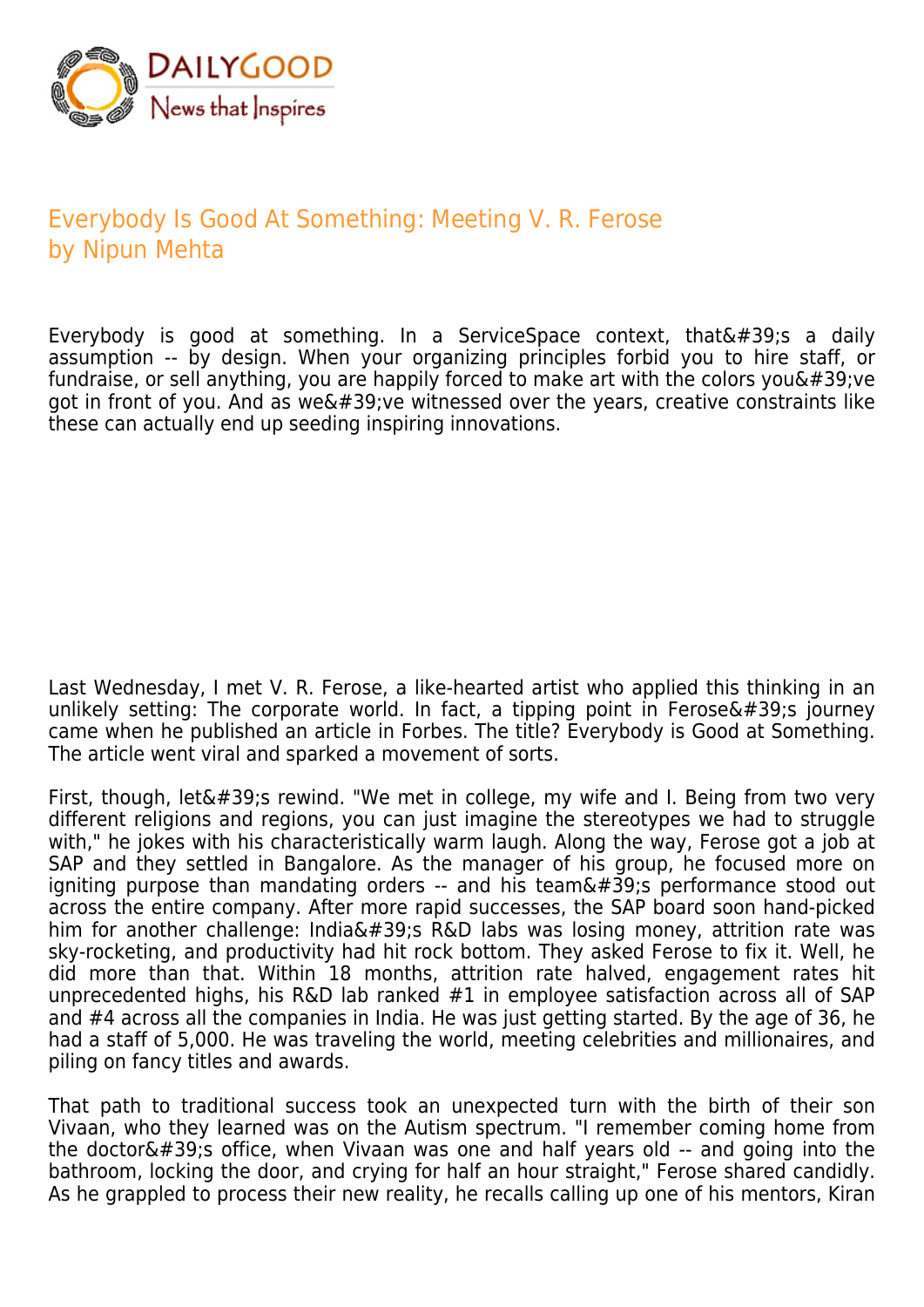Bedi. "Kiran actually congratulated me. She said,  $\&\#39$ ; You have now found your purpose in life. Lot of people struggle to find a purpose, but you  $439$ ; re lucky that your purpose has found you. $\&\#39$ :"

It turned out to be prescient. "My wife was among the top students in college, far better than me, but after this news, she decided to dedicate her life to Vivaan and to help him grow so that he can engage with the world. While I supported her in that, I decided to try to create a world that could engage more Vivaans," Ferose shares poignantly.

He started applying his skills and resources to studying the issue. He was shocked to learn just how prevalent autism was. It affects 1 in 68 births. The challenge is that autistic children require 1-on-1 care and that  $439$ ; hard to scale -- unless, he thought, you can empower the mothers, who are already delivering that care. Watching Steve Jobs announce iPad 2, and talking about how iPad gives voice to kids with autism, he and his long-time colleague and friend, Sridhar Sundar, created an iPad workshop. That quickly turned into Project Prayas.

Never the one to be accused of thinking small, :) Ferose wondered how he could further push the envelope. He had heard of a small group in Denmark that employed autistic children, so he flew out there, learned from them, joined the board -- and then decided to hire 4 employees who were on the autism spectrum. No Fortune 500 had ever taken such a risk, but Ferose explained his logic at WEF in his Davos talk recently:

Our recruitment systems are fundamentally flawed. Statistically, we reject 99 percent of those who come to us. Instead, can we focus on what people are good at, and structure our problems around it? Autistic children can $\&\#39$ ;t work with teams and don $\&\#39$ ;t have communication skills -- but what they have is an amazing memory, they excel at doing repetitive tasks without being bored, and they never lie. We hired four autistics to do testing work, and research proved that they were 20% better than regular engineers!

At a big event,  $SAP& #39$ ; president shared Ferose $& #39$ ; experiment and their commitment to focusing on these strengths. This is when the Forbes article came in. It captured the imagination, and compassion, of many. A couple thousand press inquiries later, coupled with Ferose  $\&\#39$ ; creative weaving within the company, another bold commitment was brewing. More than 20 organizations started hiring autistic employees, and SAP soon announced a major commitment: 1% of its hires would be people on the autism spectrum. Ferose recalls this moment with teary eyes, "Someone came and told me,  $\&\#39$ ; Ferose, your son has just created 650 jobs at SAP. $\&\#39$ ;" UN Secretary General, Ban-ki Moon, is now nudging other business leaders to all make similar public commitments. [A meeting for this is set to happen in early April in New York.]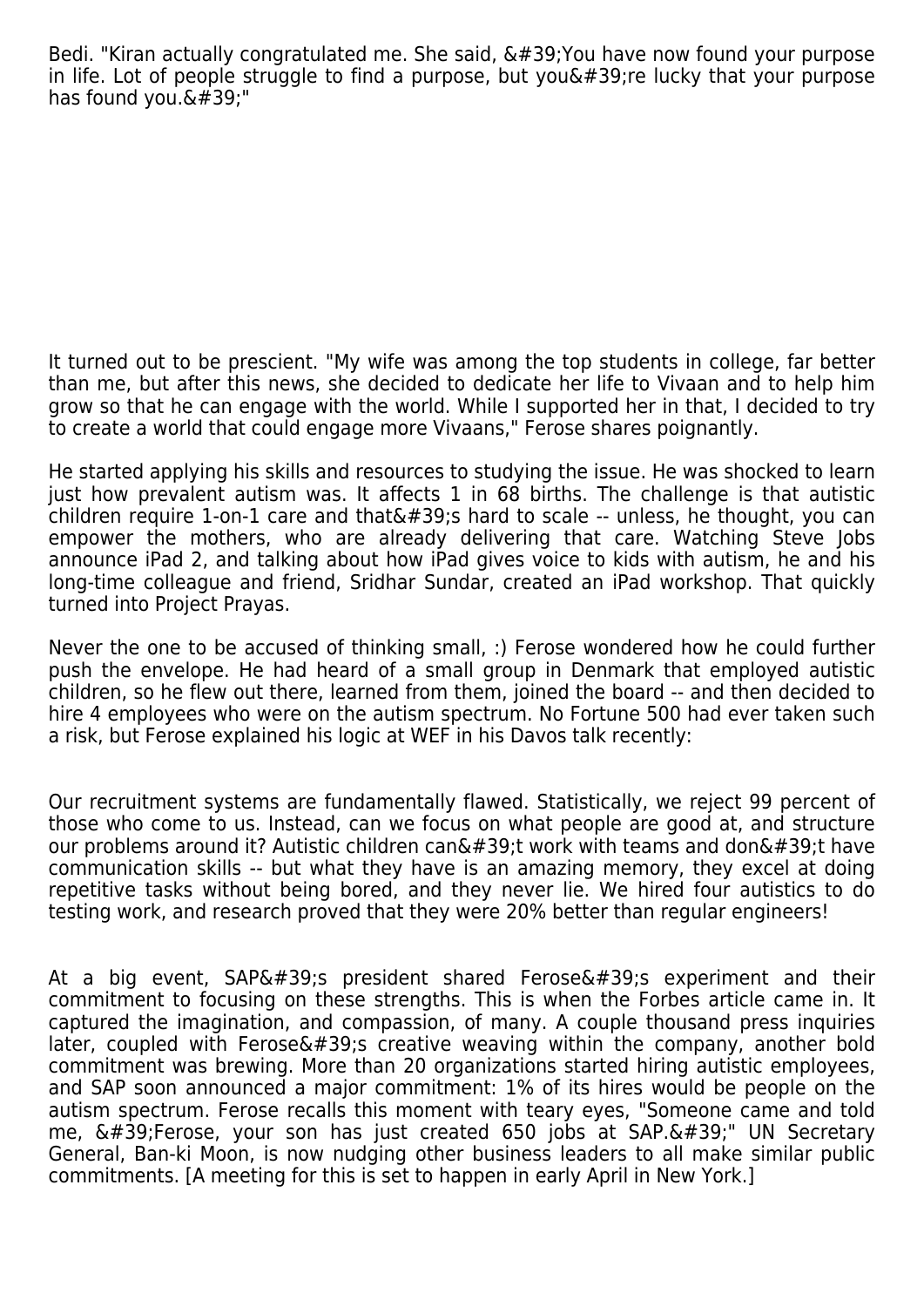Everybody is Good at Something. Ferose $\&\#39$ ; journey with that mantra didn $&\#39$ ;t stop with autistic children. While thinking about writing a book on leadership, he kept realizing that his heroes were actually those with disabilities. Not in any PR way, but actually.

Meeting lots of differently-abled people, he would find himself completely spellbound with inspiration. Ashwin Kartik, for instance, was India $\&\#39$ ; first quadriplegic to get a college degree, and an engineering job; but he got there because of his friend, Bharat, who was his scribe. As a scribe, of course, he couldn $\&\#39$ ; ttake his own exams, so he decided to delay his schooling for a year. Bharat was socially castigated -- even his parents refused to talk to him and practically disowned him . When Ashwin got into an engineering school, Bharat stunned his community even further. He decided to delay his education for 4 years!), so he could continue to scribe for his buddy Ashwin! A truly remarkable story of friendship.

Similarly, Malvika Iyer lost both her hands and severely damaged her legs due to a freak accident at the age of 13. It raised serious doubts about whether she would ever walk again. But young Malvika braved the odds and is now a dedicated social worker, a motivational speaker, a model for accessible clothing in India, and part of the "Global Shakers" initiative of the World Economic Forum.

As Ferose is narrating these stories, I am immediately reminded of our own Ragu -- who without legs, was able to touch lives of thousands, many times with the offering of a simple holy-basil plant.

After some immersion into this world, Ferose realized these were actually his real heroes. Ferose met Mohammad Sharif even before his son was born. As an avid reader and big fan of music, he wanted to encourage music for the under-privileged communities. That $&\#39$ ; when he ran into Mohammad who taught others how to sing, play the tabla and the harmonium. Except he only had one hand. "You won't believe it  $-$  he played the harmonium with his left hand and right leg! And when you talk to him, he says,  $' I' m$  the luckiest guy in the world. I probably would  $'ve$  been a beggar on the street, but here I am living a life of dignity as a teacher and musician who is respected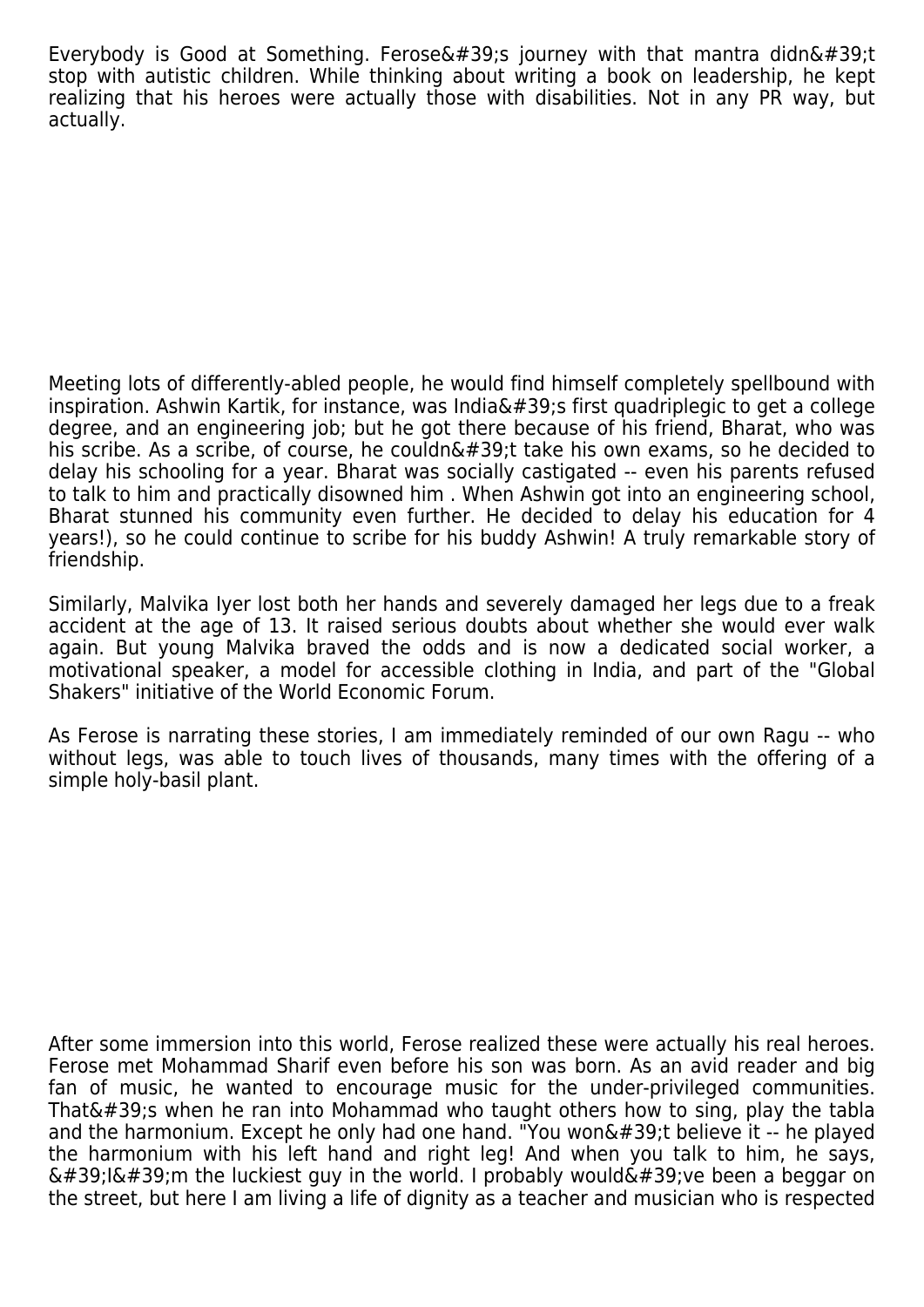Repeatedly, Ferose was so moved that he decided he needed to help his heroes tell their stories. With Sudha Menon, he co-authored a book called  $&\#39$ ; Gifted: Inspiring Stories of People with Disabilities'. His publishers said, "Such books never make it." Well, this one ended up being a best-seller: "I had a friend, who used to sell books at signal lights when I was in college -- Krishna. He had a street sense for books that would sell, so I asked for his opinion and he was all thumbs-up. And when I told him,  $I\&\#39$ ;m donating all my proceeds, he was so moved that he donated all his proceeds too. Krishna himself has sold 4 thousand copies. People ask me how we made this work, and I think it  $\&\#39$ ; s simply goodwill gone viral."

When he offered me a copy of his book. Ferose asked his assistant for a green pen. Green pen? "Neruda always signed his books with a green pen, because that  $\&\#39$ ; the color of hope. So I' m following in his footsteps." And as I leaf through the table of contents, I notice many such subtle but significant gestures -- like that fact that the story chapters are listed in alphabetical order, and told in first person.

To build this dialogue even further, he piloted a first-of-its-kind "Inclusion Summit" in Bangalore. Over a thousand people came, and it generated a huge buzz. "Fourteen of the last 27 best-actor and best-actress Oscar winners have gone to those who have told stories of those with disabilities -- including this year, with Eddie Redmayne playing Stephen Hawking and Julianne Moore playing a woman with ALS. We know these stories exist, but we need more platforms to amplify them, in a person to person context." The emcee was a blind comic, a Nepali Buddhist nun offered profound chants and the Rajan Brothers sang, Temple Grandin as well as former president of India, Abdul Kalam, skyped in -- all to celebrate stories from the differently-abled community. The event is titled - yup, you guessed it -- Everybody is Good at Something.

The broader implications of this kind of a mindset are staggering. A few years ago, I remember listening to John McKnight in Wisconsin when he talked about ABCD -- Asset Based Community Development: "We do development by identifying problems, and then fixing it. What if we, instead, looked for our untapped gifts and see how we could amplify it?" The modern-day positive psychology movement is rooted in the same ideas; Peter Block has eloquently spoken about applying it to organizational development. Our own community member, Susan Schaller, is manifesting that mindset with the deaf community, after originally using the sheer power of love to help a deaf man learn about the existence of language  $-$  a miraculous feat that even Oliver Sacks couldn $\&\#39$ ;t initially believe. Similarly, Steve Karlin has applied that thinking by remarkably bringing together "wounded animals with wounded children" and holding space for them to heal each other.

During his decades-long work of supporting prisoners, Bo Lozoff wrote a popular book